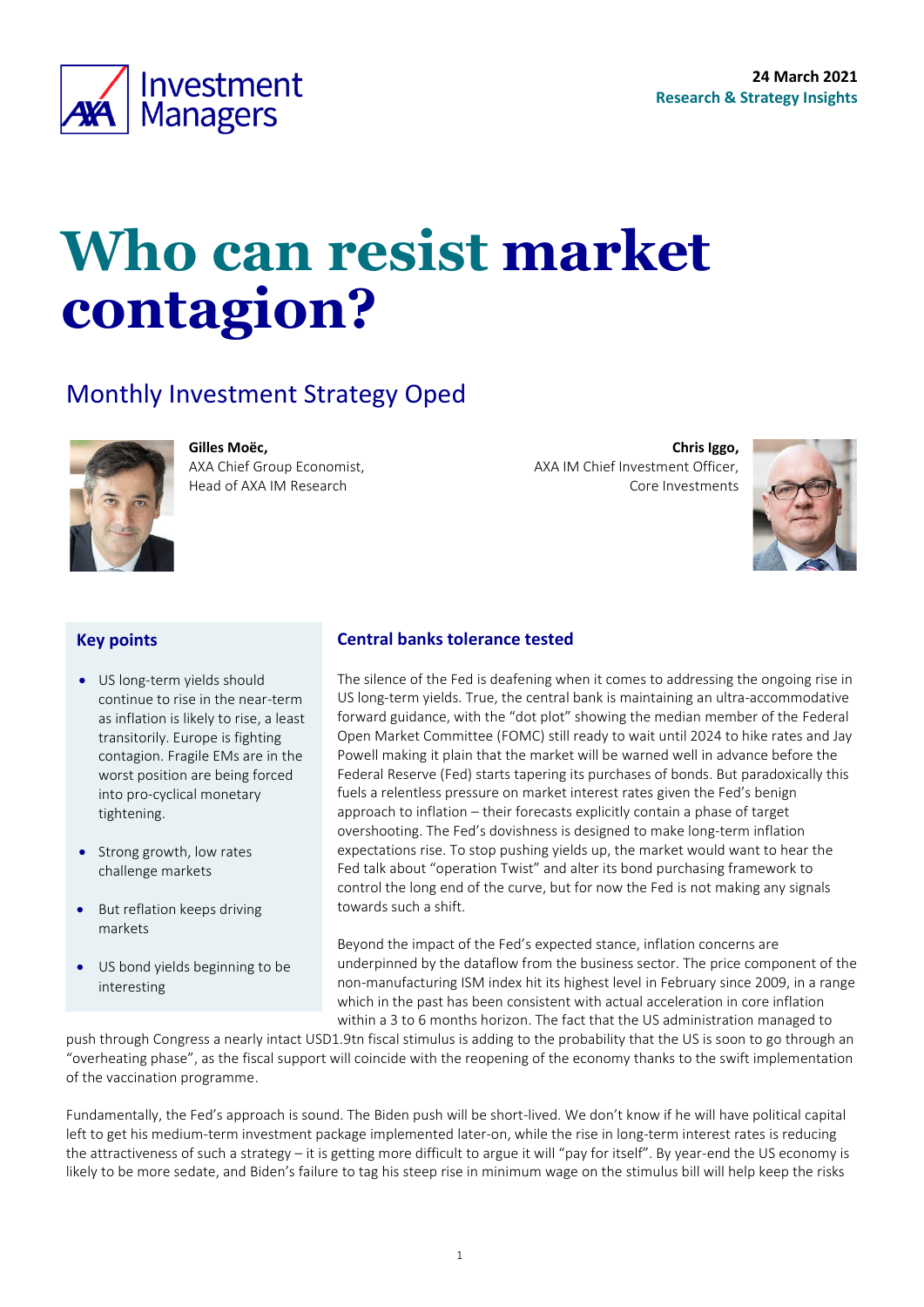of a cost-push inflation shock in check. Still, in the meantime, the market is likely to be trading on "confirmation bias" as, at least transitorily, consumer prices will accelerate. We think 10-year yields will continue rising to 2% before slightly receding.

The US economy can probably withstand the ongoing tightening in financial conditions, but any significant contagion to Europe would come at the wrong time. For now, the Euro area is faced with stricter, not looser mobility restrictions as the propagation of the virus is accelerating and the vaccination programme remains slow. Moreover, while fiscal policy is accommodative in Europe, focus is more on a medium-term accompaniment to the recovery with mutualised EU transfers than on big, spectacular short-term packages. The European Central Bank (ECB) has pledged to stand in the way of contagion by accelerating the disbursements under the Pandemic Emergency Purchase Programme (PEPP), but some disagreements appear to be emerging within the central bank. It seems that now it takes a Governing Council meeting, plus preferably a new set of forecasts – which comes only once a quarter - for any decision on this front to be made. This will make the ECB more reactive than pre-emptive, which is consistent with volatility episodes, even if we think that the current Bund/Treasury spread should be maintained on the whole and we expect the German 10-year yield to remain negative by year-end.

Emerging markets are at risk in such a configuration, and capital outflows are starting. Overall, their financial position is stronger than in many episodes of interest rate reappraisal in developed markets, but as usual the most fragile ones are under pressure. We can see central banks forced into hiking rates, most recently in Turkey, Russia and Brazil, to the detriment of the post-pandemic recovery. Turkey in particular is the one to watch since the country seems to have reached the point beyond which political authorities are no longer ready to accept the price of monetary tightening. This is the recipe for significant financial stability turmoil.

#### **Navigating higher yields (in an optimistic way)**

Investors mostly share a positive view of the macro-economic outlook. The recovery differs in magnitude and veracity from economy to economy but with both the US and China expected to grow at rates well above trend for the foreseeable future, it is not unreasonable to have a bullish global view. Ordinarily this would support a significant allocation to risky assets. Indeed, even though there are nuances to be considered at this part of this particular cycle, that does still seem to be the right strategy. Strong nominal growth will support earnings growth and equities into 2022. Credit markets will benefit from deleveraging as earnings grow and a continued supportive financing environment. At the lower quality end of the US bond market, defaults are not likely to reverse higher again with the economy growing so strongly. The emerging market story is more complicated, but some regions can benefit from high growth in developed markets.

As noted above, the uncertainties continue to centre around the US inflation and interest rate outlook. Some investors struggle with the idea that the US Federal Reserve will let inflation move to levels not seen since the credit boom that predated the global financial crisis. The message from Washington is no rate hikes this side of the end of 2023. Strong growth, higher inflation and no rate hikes! This untested policy approach has generated an aggressive steepening of the US yield curve the likes of which have only been seen when the Fed has been cutting interest rates. Higher longer-term yields reflect the "normalisation" of the growth and inflation cycle, stable short-term rates reflect the Fed's resolve to make sure this happens. For the moment, bond investors have not reached a settlement with this new orthodoxy.

The slope of the yield curve, inflation break-evens and real yields could increase further, absent some form of "operation twist". Reading across to the equity markets, this should underpin the recent outperformance of cyclicals that will benefit from increased demand and better pricing power. Further nuances are provided by the interaction of cyclical and secular forces that will play out in equity markets. The current shortage of semi-conductors is a case in point. Supply is likely to have been disrupted over the last year and capacity seems challenged in the face of increased secular demand from ramped-up electronic vehicle production plans and the broader role digitalisation is playing in the energy transition. Spot prices for semis have been increasing in accordance. Investors should also take note of the significant investment in adding more renewable energy and battery storage capacity. The benefits to the entire supply chain will be clear but this could also highlight some bottlenecks and price pressures. This coming at a time when oil and other commodity prices have risen sharply. Our view is that the secular inflation outlook is not materially changed but there will be noise as the global economy recovers.

The US will be the key focus as it surges out of the COVID slump. The rise in yields is already making US fixed income more attractive, but there could be some way to go before reflation is fully priced. Even now though, US bonds hedged into euros or yen are at their most attractive levels of yield for some time. Duration hungry global investors are likely to take advantage. On the equity side, the dominance of US growth over the next 19-24 months makes us wonder if the modestly better local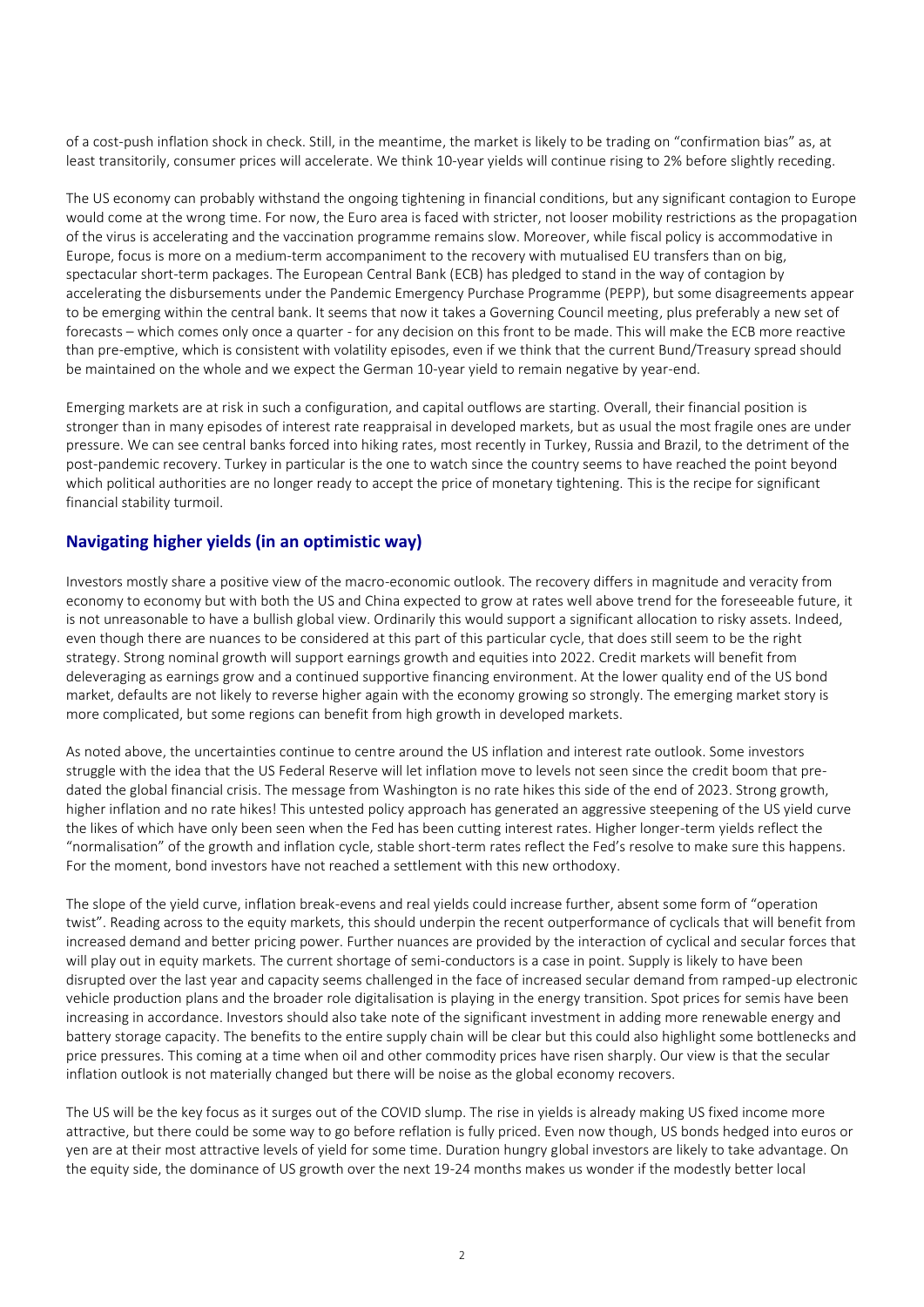currency performance of Europe over the US market can be sustained when the clear economic outperformance of the US is written large in the coming data. The US consumer is coming back with gusto and the rising tide of spending should lift all boats. So far, the rise in bond yields is less important than the potential spending boom.

**[Download the full slide deck of our March](https://www.axa-im.com/documents/20195/694460/Monthly+Investment+Strategy+Presentation+20210324+en.pdf/9a5efb1a-3c95-5d52-8227-cf2d2dde147b?t=1616575583046) Investment Strategy**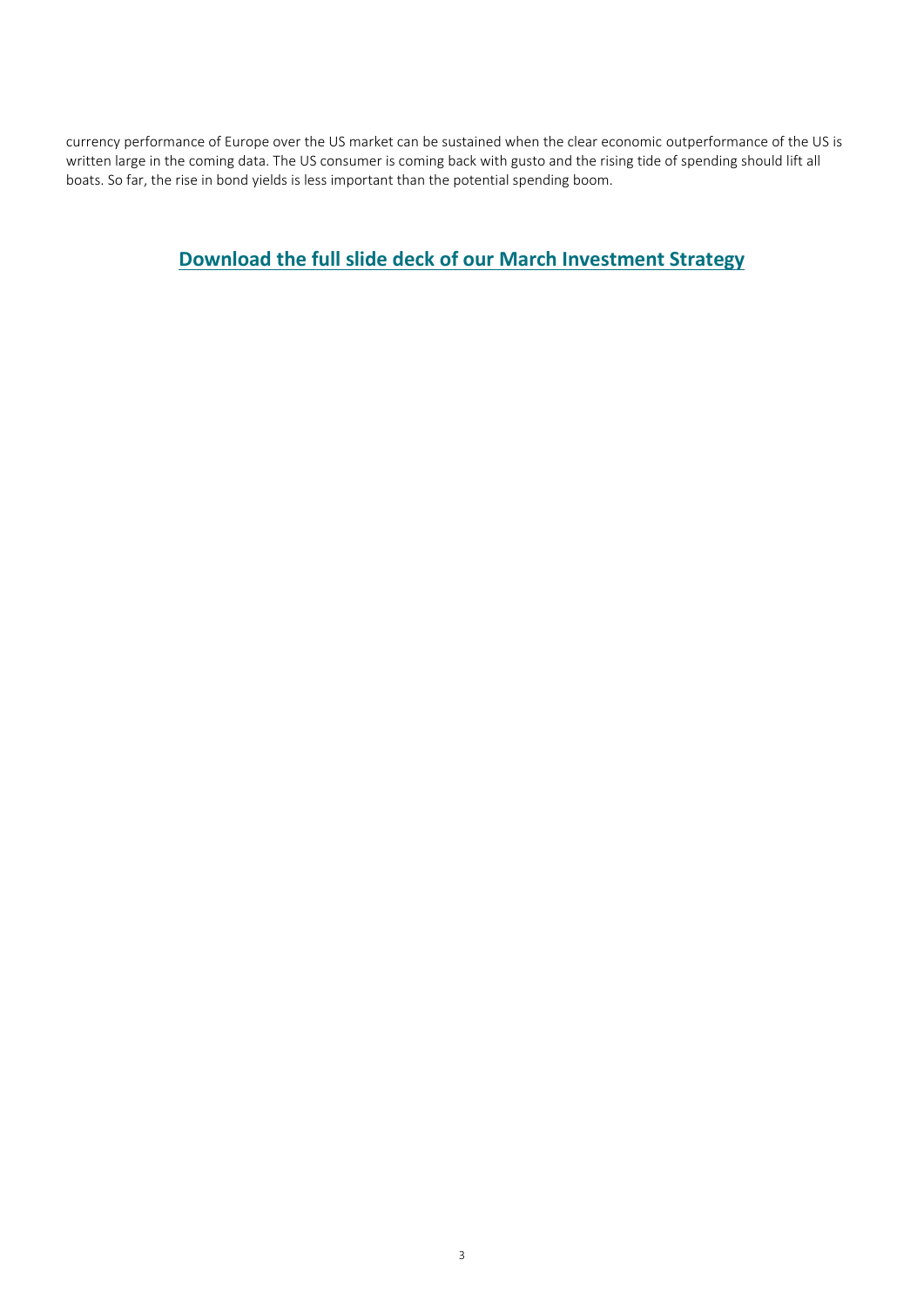### Recommended asset allocation

|                                                                             |                | <b>Asset Allocation</b> |                      |                         |                    |
|-----------------------------------------------------------------------------|----------------|-------------------------|----------------------|-------------------------|--------------------|
| <b>Key asset classes</b>                                                    |                |                         |                      |                         |                    |
| Equities                                                                    |                |                         |                      |                         |                    |
| Bonds                                                                       |                |                         |                      |                         |                    |
| Commodities                                                                 |                |                         |                      |                         |                    |
| Cash                                                                        |                |                         |                      |                         |                    |
|                                                                             |                | <b>Equities</b>         |                      |                         |                    |
| <b>Developed</b>                                                            |                |                         |                      |                         |                    |
| Euro area                                                                   |                |                         |                      |                         |                    |
| UK                                                                          |                |                         |                      |                         |                    |
| Switzerland                                                                 |                |                         |                      |                         |                    |
| US                                                                          |                |                         |                      |                         | $\blacktriangle$   |
| Japan                                                                       |                |                         |                      |                         |                    |
| <b>Emerging &amp; Sectors</b>                                               |                |                         |                      |                         |                    |
| <b>Emerging Markets</b>                                                     |                |                         |                      | $\blacktriangledown$    |                    |
| Green Basket                                                                |                |                         |                      | $\overline{\mathbf{v}}$ |                    |
| Europe Cyclical/Value                                                       |                |                         |                      |                         |                    |
| Euro Opening basket                                                         |                |                         |                      |                         | $\blacktriangle$   |
| US Cyclical/value                                                           |                |                         |                      | $\overline{\mathbf{v}}$ |                    |
| <b>US Financials</b>                                                        |                |                         |                      |                         | $\blacktriangle$   |
| Global semiconductors                                                       |                |                         |                      |                         |                    |
|                                                                             |                | <b>Fixed Income</b>     |                      |                         |                    |
| <b>Govies</b>                                                               |                |                         |                      |                         |                    |
| Euro core                                                                   |                |                         |                      | $\blacktriangle$        |                    |
| Euro periph                                                                 |                |                         |                      |                         |                    |
| UK                                                                          |                |                         |                      |                         |                    |
| US                                                                          |                |                         | $\blacktriangledown$ |                         |                    |
| <b>Inflation</b>                                                            |                |                         |                      |                         |                    |
| US                                                                          |                |                         |                      |                         |                    |
| Euro                                                                        |                |                         |                      |                         |                    |
| <b>Credit</b>                                                               |                |                         |                      |                         |                    |
| Euro IG                                                                     |                |                         |                      |                         |                    |
| US IG                                                                       |                |                         |                      |                         |                    |
| Euro HY                                                                     |                |                         |                      |                         |                    |
| US HY                                                                       |                |                         |                      |                         |                    |
| <b>EM Debt</b>                                                              |                |                         |                      |                         |                    |
| EM bonds                                                                    |                |                         |                      |                         |                    |
| Legends<br><b>Negative</b><br>Source: AXA IM Research - As of 24 March 2021 | <b>Neutral</b> | Positive                | Last change          | $\triangle$ Upgrade     | $\nabla$ Downgrade |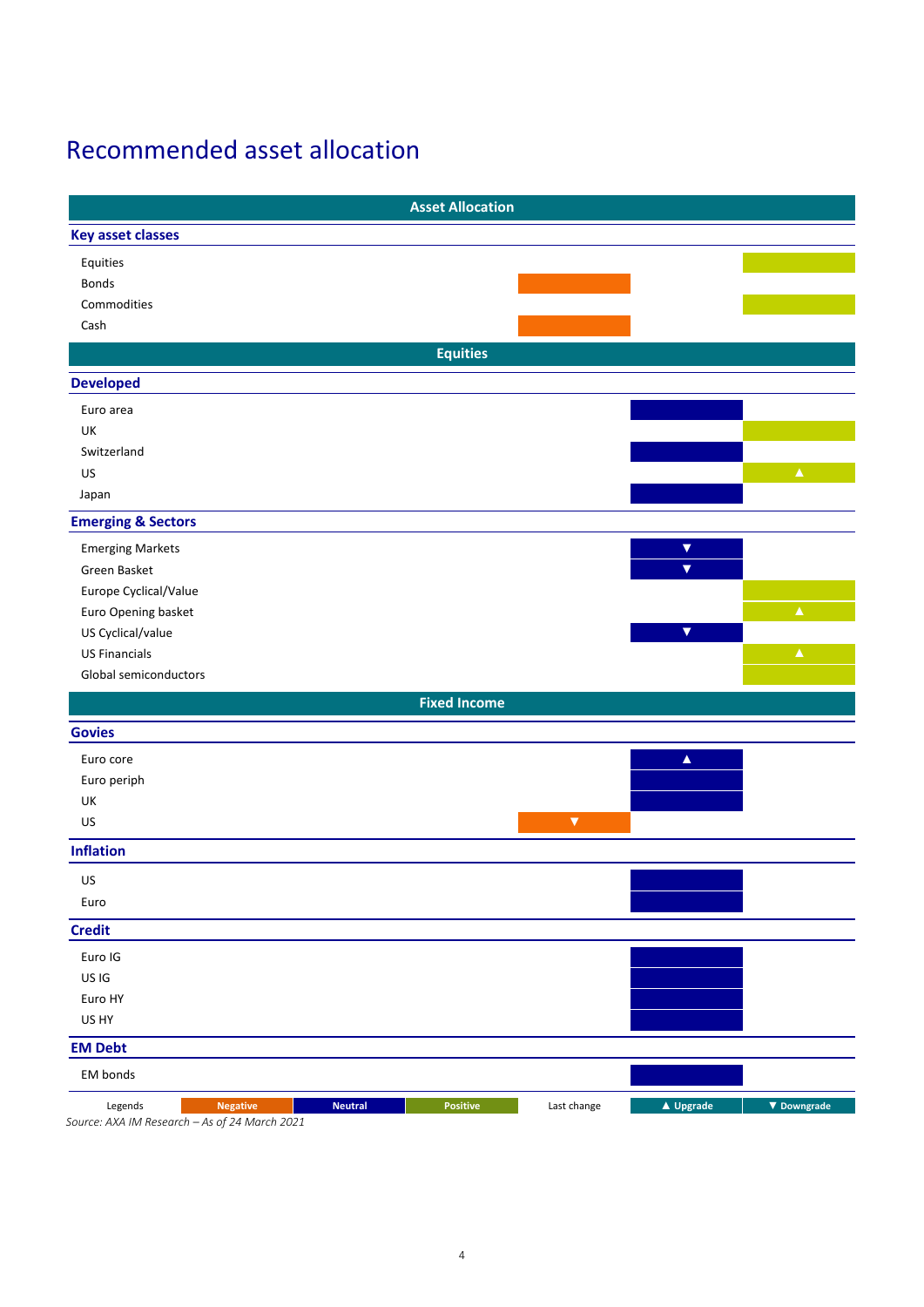### Macro forecast summary

|                            |         | 2021*         |           | 2022*         |           |
|----------------------------|---------|---------------|-----------|---------------|-----------|
| <b>Real GDP growth (%)</b> | 2020    | <b>AXA IM</b> | Consensus | <b>AXA IM</b> | Consensus |
| <b>World</b>               | $-3.7$  | 5.5           |           | 4.2           |           |
| <b>Advanced economies</b>  | $-5.5$  | 5.4           |           | 3.7           |           |
| <b>US</b>                  | $-3.4$  | 6.5           | 4.7       | 4.4           | 3.6       |
| Euro area                  | $-6.8$  | 3.8           | 4.4       | 3.5           | 4.1       |
| Germany                    | $-5.3$  | 2.4           | 3.5       | 3.3           | 3.8       |
| France                     | $-8.3$  | 6.0           | 5.5       | 3.3           | 3.6       |
| Italy                      | $-8.9$  | 4.5           | 4.3       | 3.5           | 3.9       |
| Spain                      | $-11.0$ | 4.5           | 5.7       | 4.7           | 5.7       |
| Japan                      | $-4.9$  | 2.9           | 2.3       | 2.5           | 2.3       |
| <b>UK</b>                  | $-10.0$ | 5.0           | 4.2       | 7.5           | 5.6       |
| Switzerland                | $-3.0$  | 2.8           | 3.0       | 2.7           | 3.0       |
| <b>Emerging economies</b>  | $-2.7$  | 5.6           |           | 4.5           |           |
| Asia                       | $-1.4$  | 7.1           |           | 5.1           |           |
| China                      | 2.3     | 8.0           | 8.4       | 5.5           | 5.5       |
| South Korea                | $-1.0$  | 3.5           | 3.4       | 3.0           | 3.0       |
| Rest of EM Asia            | $-6.0$  | 6.4           |           | 4.7           |           |
| LatAm                      | $-7.4$  | 4.0           |           | 2.8           |           |
| <b>Brazil</b>              | $-4.1$  | 3.0           | 3.3       | 2.3           | 2.5       |
| Mexico                     | $-8.5$  | 4.7           | 4.0       | 2.5           | 2.9       |
| <b>EM Europe</b>           | $-2.5$  | 3.1           |           | 3.6           |           |
| Russia                     | $-2.8$  | 1.8           | 2.9       | 2.5           | 2.5       |
| Poland                     | $-2.7$  | 3.3           | 3.9       | 4.6           | 4.7       |
| Turkey                     | $1.2$   | 4.5           | 4.4       | 4.6           | 4.2       |
| <b>Other EMs</b>           | $-3.7$  | 3.3           |           | 4.1           |           |

*Source: Datastream, IMF and AXA IM Macro Research − As of 24 March 2021* \* Forecast

|                                                                           |        | $2021*$       |                     | 2022*         |                  |
|---------------------------------------------------------------------------|--------|---------------|---------------------|---------------|------------------|
| <b>CPI Inflation (%)</b>                                                  | 2020   | <b>AXA IM</b> | <b>Consensus</b>    | <b>AXA IM</b> | <b>Consensus</b> |
| <b>Advanced economies</b>                                                 | 0.8    | 1.6           |                     | 1.4           |                  |
| US                                                                        | 1.2    | 2.0           | 2.3                 | 2.2           | 2.2              |
| Euro area                                                                 | 0.3    | 1.5           | 1.2                 | 1.1           | 1.2              |
| Japan                                                                     | 0.0    | $-0.3$        | $-0.2$              | 0.5           | 0.4              |
| UK                                                                        | 0.9    | 1.9           | 1.5                 | 1.7           | 2.0              |
| Switzerland                                                               | $-0.7$ | 0.1           | 0.3                 | 0.4           | 0.5              |
| $Source:$ Datactroam, IME and AVA IM Macro Recoarch - As of 24 March 2021 |        |               | $\star$ February 1. |               |                  |

*Source: Datastream, IMF and AXA IM Macro Research − As of 24 March 2021* \* Forecast

These projections are not necessarily reliable indicators of future results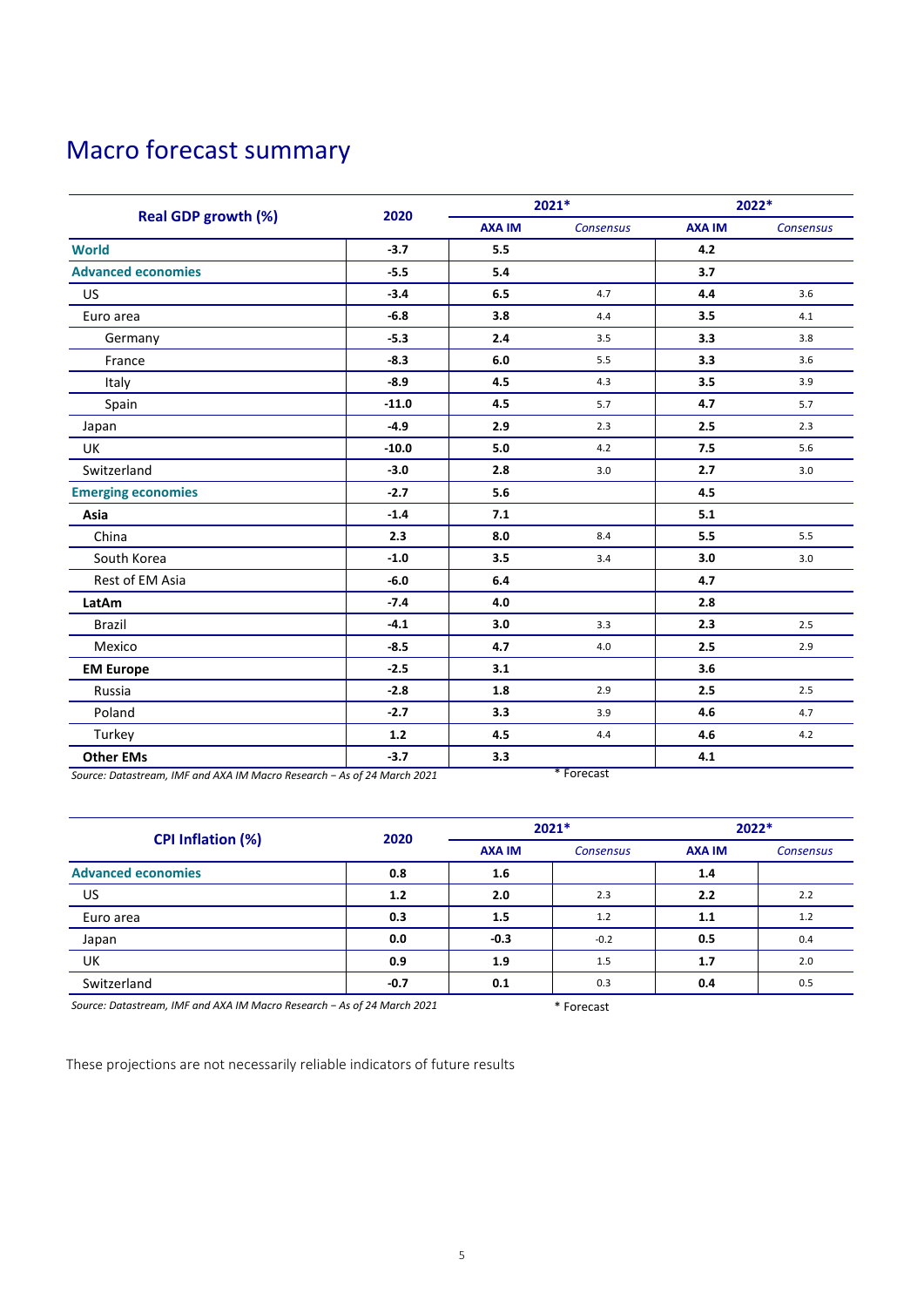### Forecast summary

| <b>Central bank policy</b><br>Meeting dates and expected changes (Rates in bp / QE in bn) |       |                |               |               |               |               |  |
|-------------------------------------------------------------------------------------------|-------|----------------|---------------|---------------|---------------|---------------|--|
|                                                                                           |       | <b>Current</b> | $Q1 - 21$     | $Q2 - 21$     | $Q3-21$       | Q4-21         |  |
| <b>United States - Fed</b>                                                                | Dates |                | 26-27 Jan     | 27-28 Apr     | 27-28 Jul     | $2-3$ Nov     |  |
|                                                                                           |       | $0 - 0.25$     | 16-17 Mar     | 15-16 Jun     | 21-22 Sep     | 14-15 Dec     |  |
|                                                                                           | Rates |                | unch (0-0.25) | unch (0-0.25) | unch (0-0.25) | unch (0-0.25) |  |
| Euro area - ECB                                                                           | Dates |                | 21 Jan        | 22 Apr        | $22$ Jul      | 28 Oct        |  |
|                                                                                           |       | $-0.50$        | 11 Mar        | 10 Jun        | 9 Sep         | 16 Dec        |  |
|                                                                                           | Rates |                | unch (-0.50)  | unch (-0.50)  | unch (-0.50)  | unch (-0.50)  |  |
| Japan - BoJ                                                                               | Dates |                | 20-21 Jan     | 26-27 Apr     | 15-16 Jul     | 27-28 Nov     |  |
|                                                                                           |       | $-0.10$        | 18-19 Mar     | 17-18 Jun     | 21-22 Sep     | 16-17 Dec     |  |
|                                                                                           | Rates |                | unch (-0.10)  | unch (-0.10)  | unch (-0.10)  | unch (-0.10)  |  |
| UK - BoE                                                                                  | Dates |                | 4 Feb         | 6 May         | 5 Aug         | 4 Nov         |  |
|                                                                                           |       | 0.10           | 18 Mar        | 24 June       | 23 Sep        | 16 Dec        |  |
|                                                                                           | Rates |                | unch (0.10)   | unch (0.10)   | unch (0.10)   | unch (0.10)   |  |

*Source: AXA IM Macro Research - As of 24 March 2021*

These projections are not necessarily reliable indicators of future results